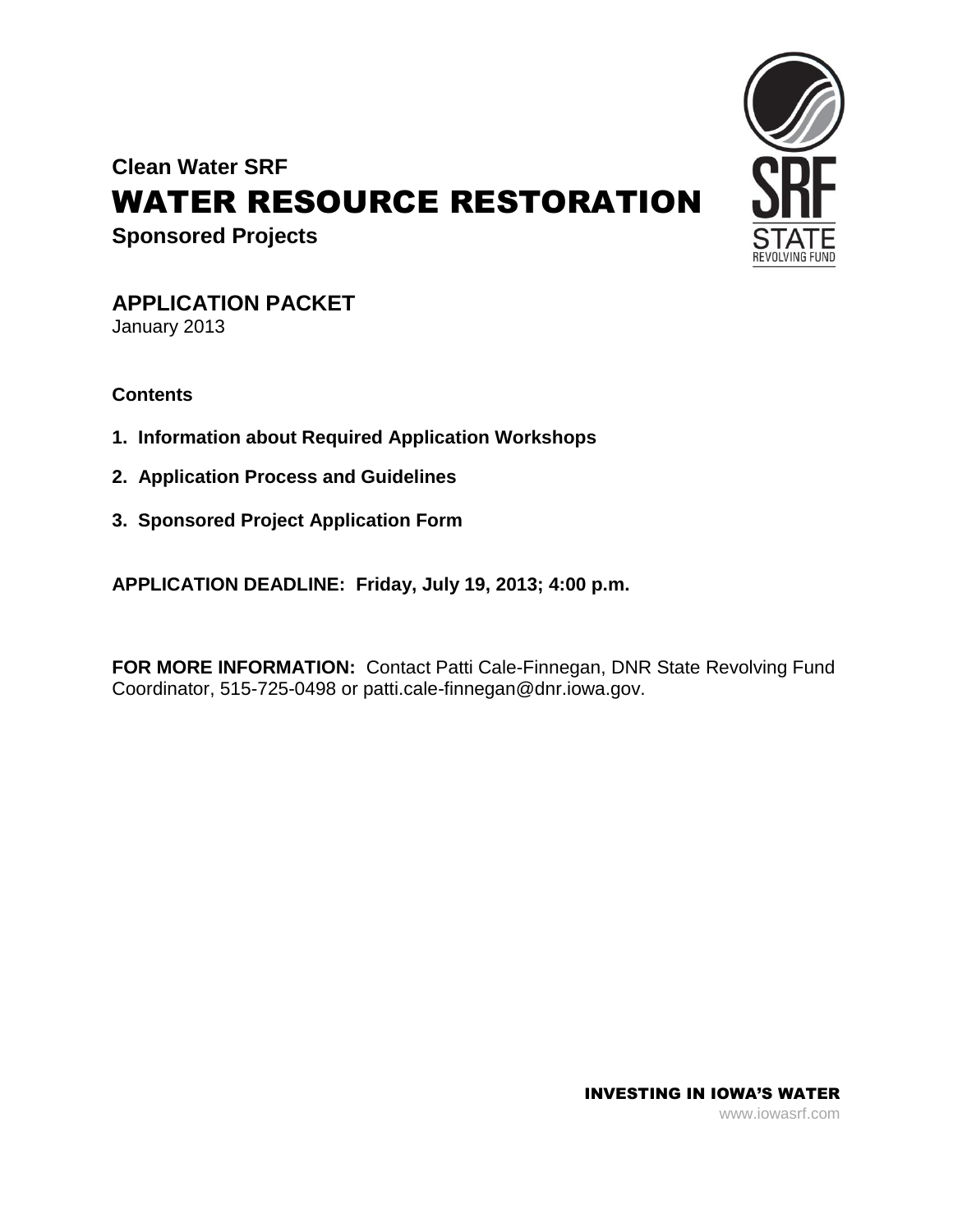# **Clean Water SRF** WATER RESOURCE RESTORATION

**Sponsored Project Required Application Workshops**



**Tuesday, February 26, 2013; 1:00-4:30 p.m.** Des Moines, IA State Historical Building Auditorium 600 East Locust Street

**Thursday, February 28, 2013; 1:00-4:30 p.m.** Coralville, IA Coralville Public Library Schwab Auditorium 1401 Fifth Street

**NEW DATE -- Wednesday, March 13, 2013; 1:00-4:30 p.m. – NEW DATE** Cherokee, IA Western Iowa Tech Cherokee Campus 200 Victory Drive

**Please register for a workshop by contacting Jeanne Johnson at [Jeanne.johnson@dnr.iowa.gov](mailto:Jeanne.johnson@dnr.iowa.gov)**



INVESTING IN IOWA'S WATER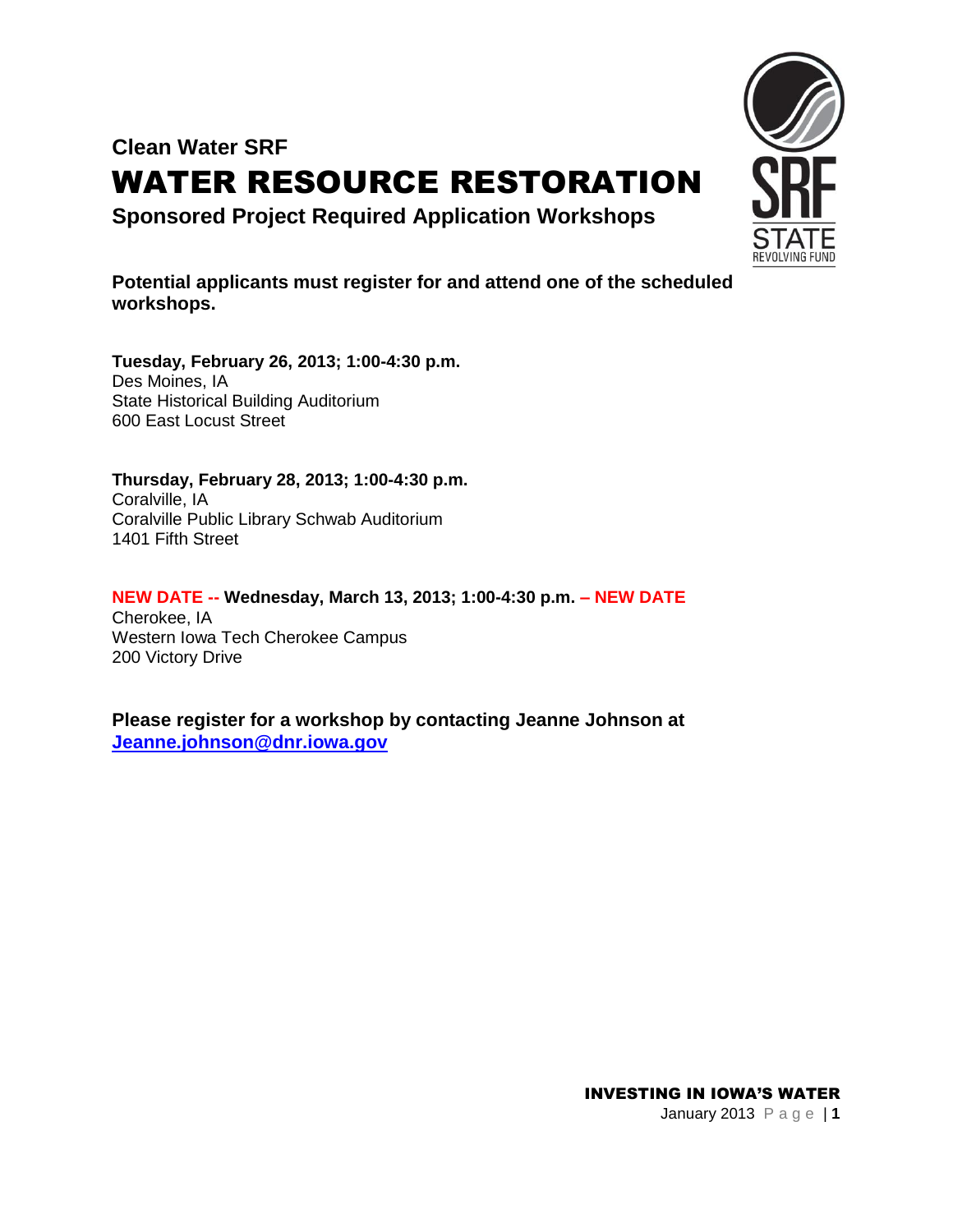# **Clean Water SRF** WATER RESOURCE RESTORATION

**Sponsored Project Application Process and Guidelines**

# **Background**

During the 2009 Iowa General Assembly session, legislation was passed to allow a new method for funding water quality protection. SF 339 amended the Iowa Code to add a new category of projects that can be financed with sewer revenues. This new category, called "water resource restoration sponsored projects," includes locally directed, watershed-based projects to address water quality problems.

Previously, in Iowa Code 384.80, utility revenues could only be used for construction and improvements for the wastewater system itself. With this legislation, wastewater utilities can also finance and pay for projects, within or outside the corporate limits, that cover best management practices for nonpoint source pollution control.

This program will be implemented through the Clean Water State Revolving Fund (CWSRF), a loan program for construction of water quality facilities and practices.

On a typical CWSRF loan, the utility borrows principal and repays principal plus interest and fees. As shown, on a CWSRF loan with a sponsored project, the utility borrows for both the wastewater improvement project and the sponsored project. However, through an overall interest rate reduction, the utility's ratepayers do not pay any more than they would have for just the wastewater



improvements. Instead, two water quality projects are completed for the cost of one.

The Code lists several types of eligible projects, including:

- Riparian buffer acquisition, enhancement, expansion, or restoration
- Conservation easements
- Riparian zone or wetland buffer extension or restoration
- Wetland restoration in conjunction with an adjoining high quality water resource
- Stream bank stabilization and natural channel design techniques
- In-stream habitat enhancements and dam removals.

# INVESTING IN IOWA'S WATER

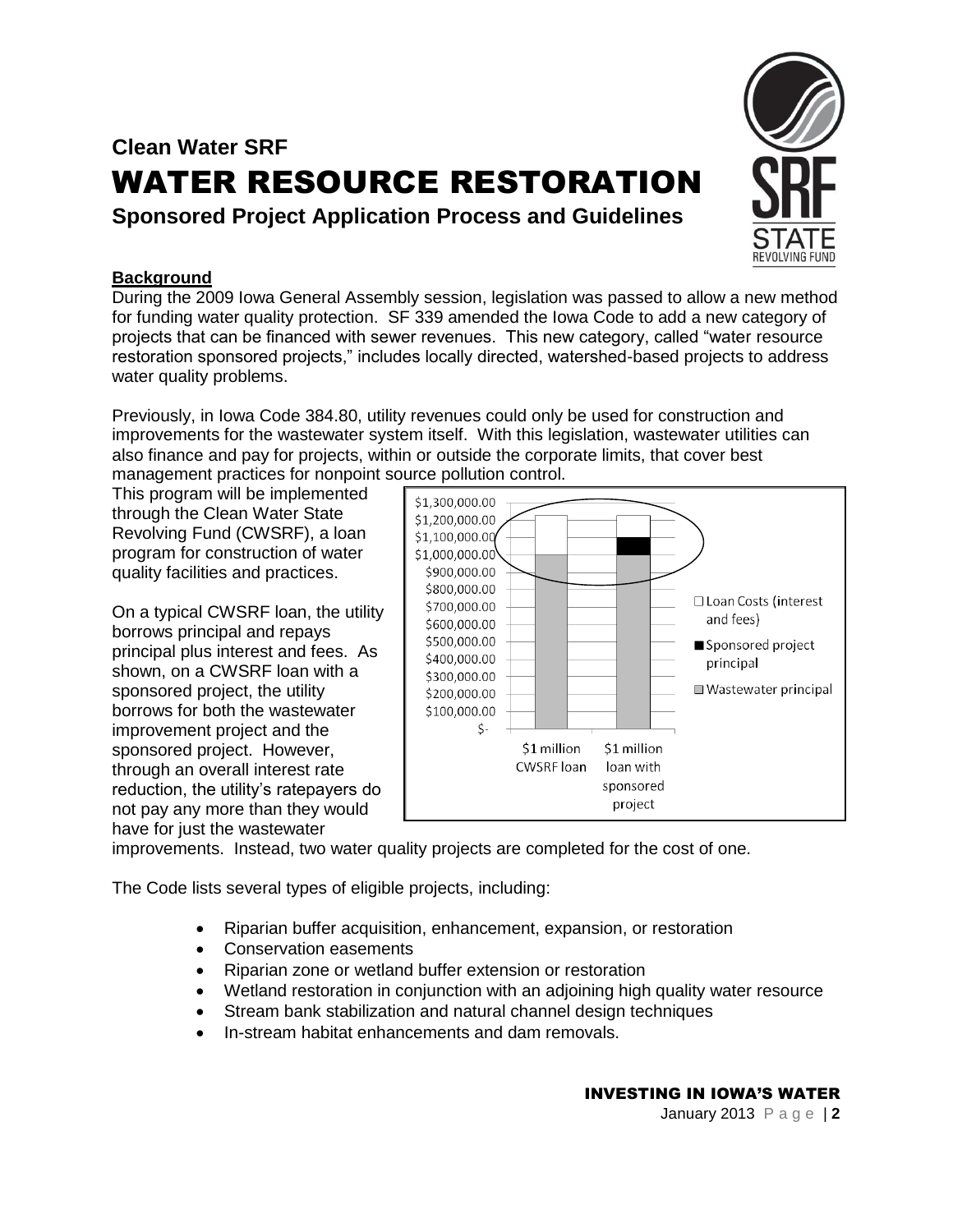Eligible projects are not limited to this list, however. Other projects that meet the criteria of best management practices for the primary purpose of water quality protection and improvement may also be eligible. These include the following categories of projects that are eligible for the Clean Water SRF under the Section 319 (nonpoint source) Clean Water Act authority:

- Category VI-C. Green infrastructure. This category includes costs to address the storm water management program activities associated with the planning, design, and construction of low impact development and green infrastructure, such as bioretention, constructed wetlands, permeable pavement, rain gardens, green roofs, cisterns, rain barrels, vegetated swales, and restoration of riparian buffers and flood plains. Projects in this category can be both publicly owned and privately owned.
- Category VII–A. Nonpoint source (NPS) control: agriculture (cropland). This category includes costs to address NPS pollution control needs associated with agricultural activities related to croplands, such as plowing, pesticide spraying, irrigation, fertilizing, planting, and harvesting.
- Category VII–B. NPS control: agriculture (animals). This category includes costs that address NPS pollution control needs associated with agricultural activities related to animal production, such as confined animal facilities, open feedlots, and grazing.
- Category VII–C. NPS control: silviculture. This category includes costs that address NPS pollution control needs associated with forestry activities such as removal of streamside vegetation, road construction and use, timber harvesting, and mechanical preparation for the planting of trees.
- Category VII–E. NPS control: groundwater protection (unknown source). This category includes costs that address groundwater protection NPS pollution control needs such as wellhead and recharge protection activities.
- Category VII–F. NPS control: marinas. This category includes costs that address NPS pollution control needs associated with boating and marinas, such as poorly flushed waterways, boat maintenance activities, discharge of sewage from boats, and the physical alteration of shoreline, wetlands, and aquatic habitat during the construction and operation of marinas.
- Category VII–G. NPS control: resource extraction. This category includes costs that address NPS pollution control needs associated with mining and quarrying activities.
- Category VII–H. NPS control: brownfields. This category includes costs that address NPS pollution control needs associated with abandoned industrial sites which might have residual contamination (brownfields).
- Category VII–I. NPS control: storage tanks. This category includes costs that address NPS pollution control needs associated with tanks designed to hold gasoline, other petroleum products, or chemicals. The tanks may be located above or below ground level.
- Category VII–J. NPS control: landfills. This category includes costs that address NPS pollution control needs associated with sanitary landfills.
- Category VII–K. NPS control: hydromodification. This category includes costs to address the degradation of water resources as a result of altering the hydrological characteristics of noncoastal waters, including channelization and channel modification, dam, and streambank and shoreline erosion. Work involving wetland or riparian area protection or restoration is included in this category.

### INVESTING IN IOWA'S WATER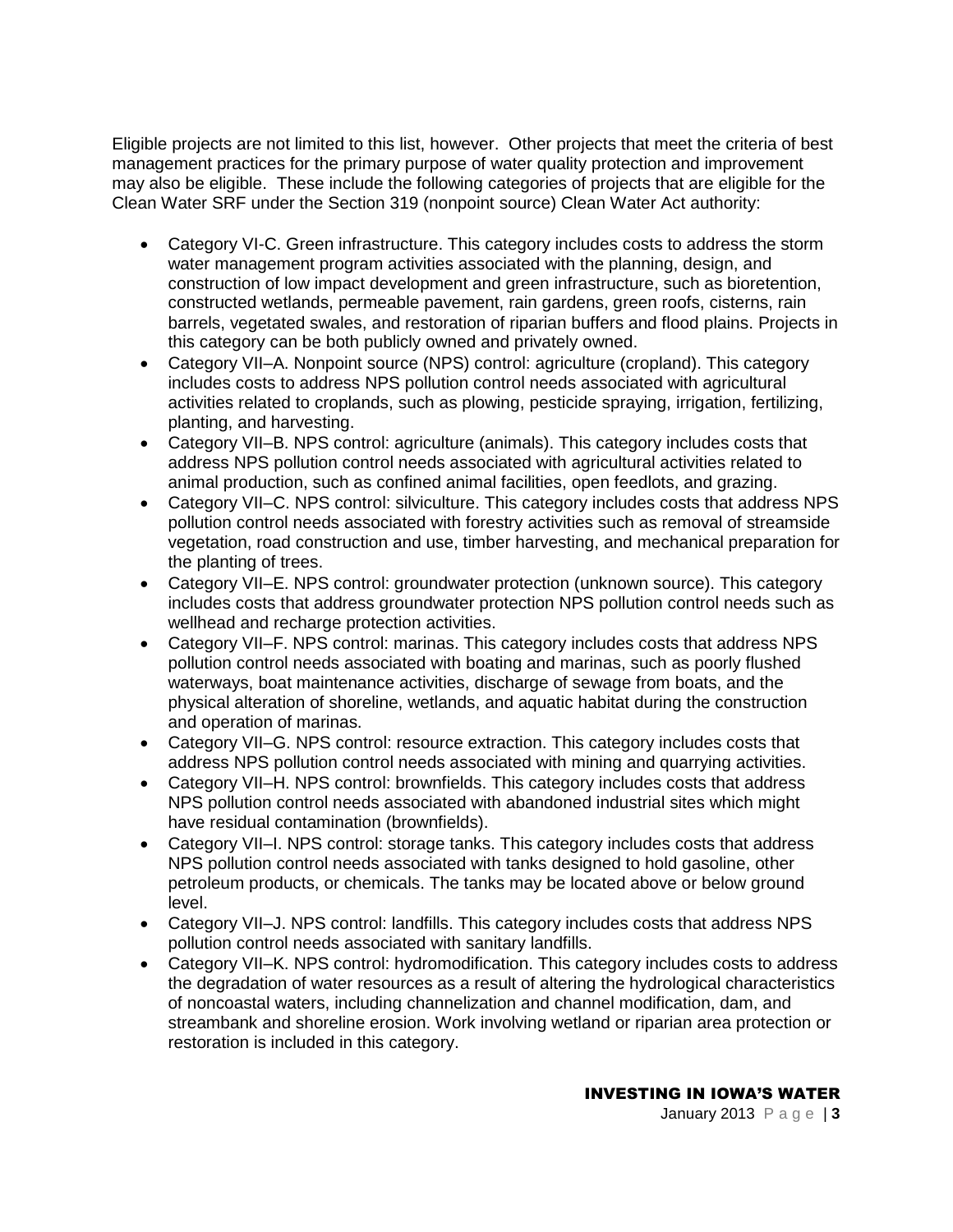The project must improve water quality in the watershed in which the publicly owned wastewater utility is located. The watershed will be defined by the wastewater utility's governing board, so it can be as small or as large as needed to make a quantifiable water quality improvement.

Land or easements cannot be acquired through condemnation.

Ineligible projects or practices include any that are required by NPDES permits; passive recreation activities and trails including bike trails, playgrounds, soccer fields, picnic tables, and picnic grounds; parking lots; diverse habitat creation contrary to the botanical history of the area; planting of nonnative plant species; dredging; and supplemental environmental projects required as a part of a consent decree.

# **Application Process**

Sponsored project applications may be submitted by the following:

- Wastewater utilities with executed Clean Water SRF loans that have construction contracts that have a substantial completion date after 6/30/2013 (for FY 2013 ONLY);
- Wastewater utilities with infrastructure projects on an approved Clean Water SRF Intended Use Plan (IUP); or
- Wastewater utilities at the same time they are submitting Clean Water SRF IUP applications for infrastructure projects.

Wastewater utilities are strongly encouraged to include local watershed organizations, Watershed Management Authorities, County Conservation Boards, and/or Soil and Water Conservation Districts in the planning and implementation of sponsored projects. These organizations can provide technical assistance and expertise for water quality projects.

# **Sponsored Project Application**

Wastewater utilities interested in conducting a sponsored project will use the standard CWSRF Intended Use Plan application for the infrastructure project. The separate CWSRF sponsored project application must also be completed and submitted, along with the following attachments:

- Authorizing resolution passed by the wastewater utility's governing board for the sponsored project application;
- If there is a third-party entity involved, the 28E agreement between the utility and the qualified entity;
- Letters of support from project partners;
- Letter from the wastewater utility's bond counsel indicating concurrence with the sponsored project concept;
- Project conceptual plans, including:
	- $\circ$  Assessment of the impacted waterbody and its watershed with data that supports the identification of the water quality problems to be addressed
	- o Discussion of project goals and objectives
	- $\circ$  Evaluation of alternatives considering the unique demographic, topographic, hydrologic, and institutional characteristics of the planning area

# INVESTING IN IOWA'S WATER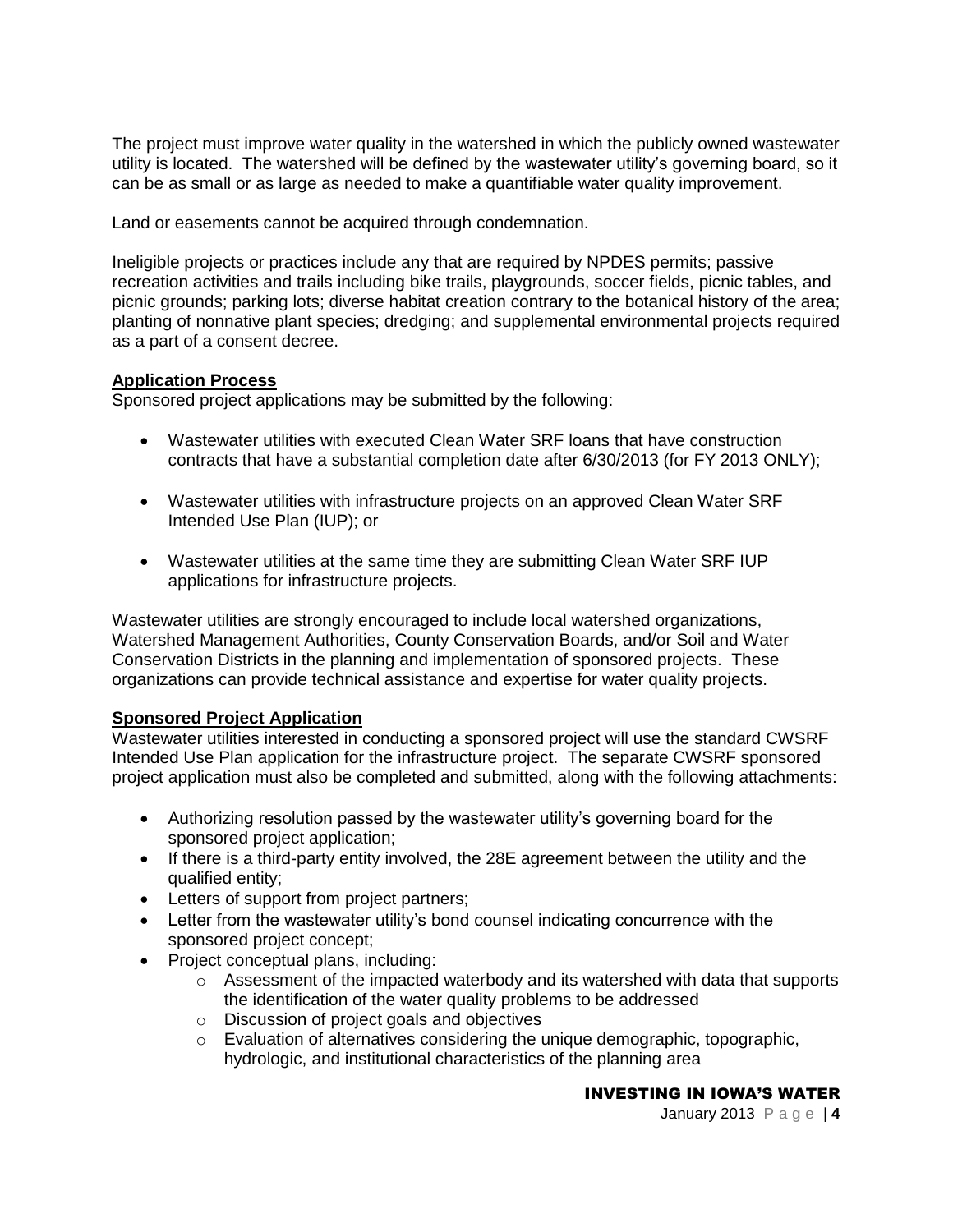- o Description of practices to be implemented with the expected water quality outcomes
- $\circ$  Discussion of project locations, land ownership, and any plans for acquiring properties or easements
- o Identification of any other organizations or resources to be involved in the project and their expected contributions
- o Proposed project schedule with major milestones
- o Proposed evaluation procedures and measures

#### **Evaluation and Scoring**

The DNR will review all applications received. Only complete applications (see above) will be considered for funding. Those that score the highest (see the CWSRF priority ranking below) will be listed on the next quarterly IUP update for approval by the Iowa Environmental Protection Commission. Lower-scoring projects may be listed as contingency projects or the DNR may choose not to use the total amount set aside for the fiscal year.

#### **Funding Limitations**

For loans up to 20 years, the interest rate on the combined infrastructure/sponsored project loan will be reduced to a rate to fund the nonpoint source project equivalent of up to 1% of forgone interest. This equals approximately \$100,000 per \$1 million CWSRF loan.



On a typical \$1 million, 20-year CWSRF loan at the current interest rate and fees, the utility would repay \$1,227,000, which equals the principal plus approximately \$227,000 in loan costs. As shown, with the addition of \$100,000 in principal borrowed for the sponsored project and a reduction in the overall interest rate, the amount repaid is still \$1,227,000. The final interest rate will not be less than 0.75%.

Thirty- year terms will be allowed but the amount of interest allowed for sponsored projects will remain \$100,000 per million.

The amount set aside for interest reductions for FY 2013 is \$15 million (on up to \$150 million worth of CWSRF infrastructure loans). If sponsored project requests exceed that amount, DNR reserves the right to cap the dollar amount of a single project to a percentage of the total allocated.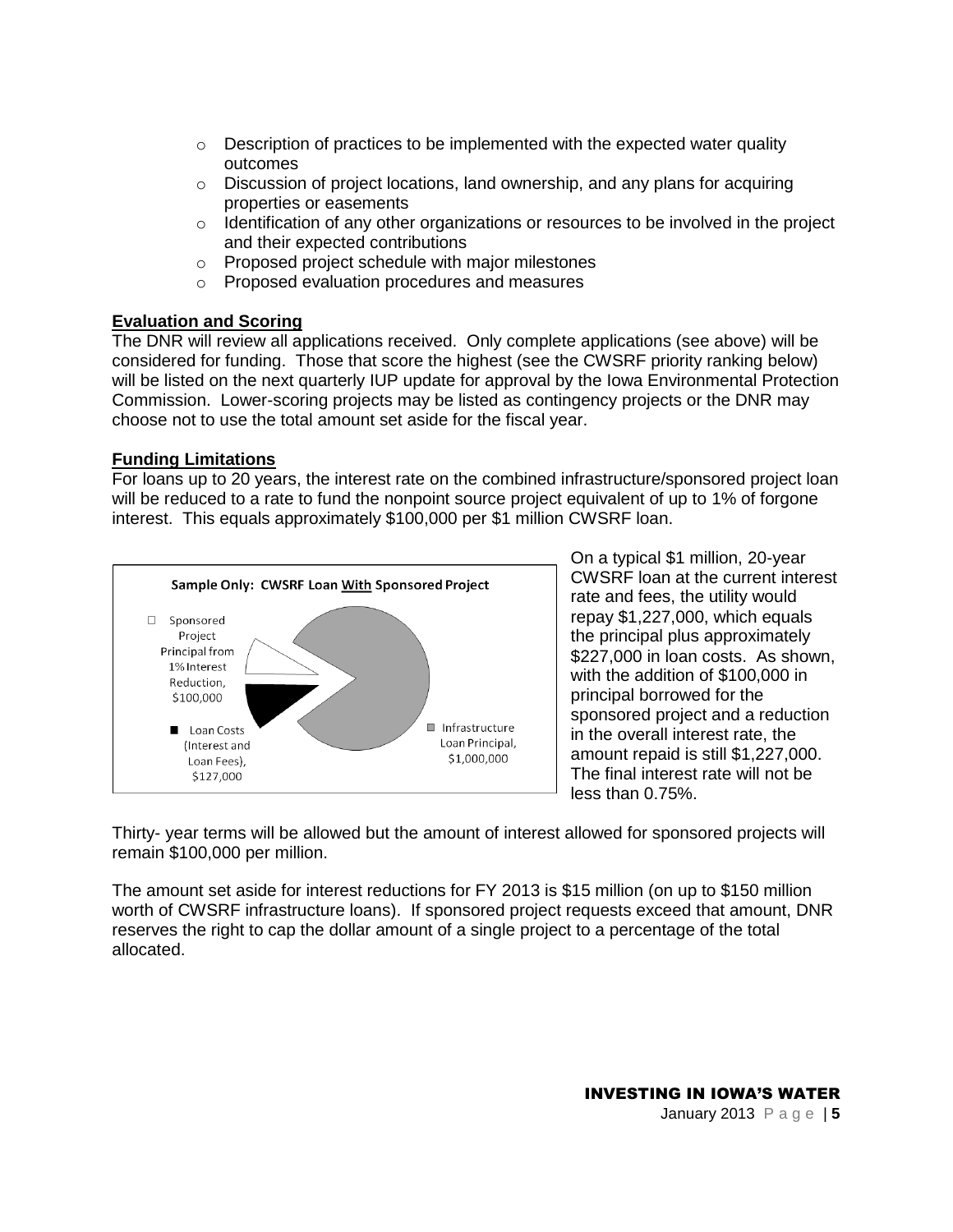# **Project Review and Approval**

Once applications are accepted for inclusion on the IUP, the DNR will hold individual project initiation meetings with applicants, consultants, qualified entities, and any other parties involved in the projects. The participants will discuss the technical requirements and standards for the projects, schedules, SRF requirements, any permitting requirements (e.g. flood plain, stormwater, NPDES), 28E agreements, and any other project issues. Staff from other environmental agencies may provide technical assistance and project oversight.

The sources of design standards vary depending on the types of sponsored projects proposed. The following are some of the project types and design standards that must be followed to qualify for the SRF:

- Storm water quality management and green infrastructure: All projects must meet the standards published in the Iowa Stormwater Management Manual, available online at: [http://www.iowadnr.gov/InsideDNR/RegulatoryWater/StormWater/GuidanceApplicationF](http://www.iowadnr.gov/InsideDNR/RegulatoryWater/StormWater/GuidanceApplicationForms.aspx) [orms.aspx](http://www.iowadnr.gov/InsideDNR/RegulatoryWater/StormWater/GuidanceApplicationForms.aspx)
- Manure management and livestock water quality facilities: All practices must comply with Iowa Administrative 567 – Chapter 65 and shall be constructed to applicable USDA Natural Resource Conservation Service (NRCS) standards.
- Soil erosion and sediment control practices: All practices shall be constructed to meet NRCS standards and specifications or design guidelines in Chapter 7 of the SUDAS manual.
- Follow sound engineering principles and practices if an NRCS or Stormwater Management Manual standard is not available.

When plans and specifications are prepared, they must be submitted to DNR for review. No construction can begin until DNR and the appropriate environmental agencies have approved the design, water quality volume calculations, or other specifications as appropriate. The plans and specs must also include the SRF front-end requirements which will be provided to applicants.

The nonpoint source practices eligible for sponsored projects generally do not require wastewater construction permits from DNR. However, approval letters will be issued to indicate that the sponsored projects have met the SRF requirements.

The sponsored project must be bid by the utility or qualified entity using all applicable bidding laws and all applicable SRF requirements. The bid documents for the sponsored project must be submitted to DNR for approval using the sponsored project bid checklist. DNR will check for compliance with federal requirements and determine whether or not all the costs on the bid form are eligible for SRF reimbursement.

# **Financial Arrangements**

After bids are approved, the wastewater utility must submit or amend its SRF loan application to include the sponsored project costs. The loan application must be approved by the Iowa

#### INVESTING IN IOWA'S WATER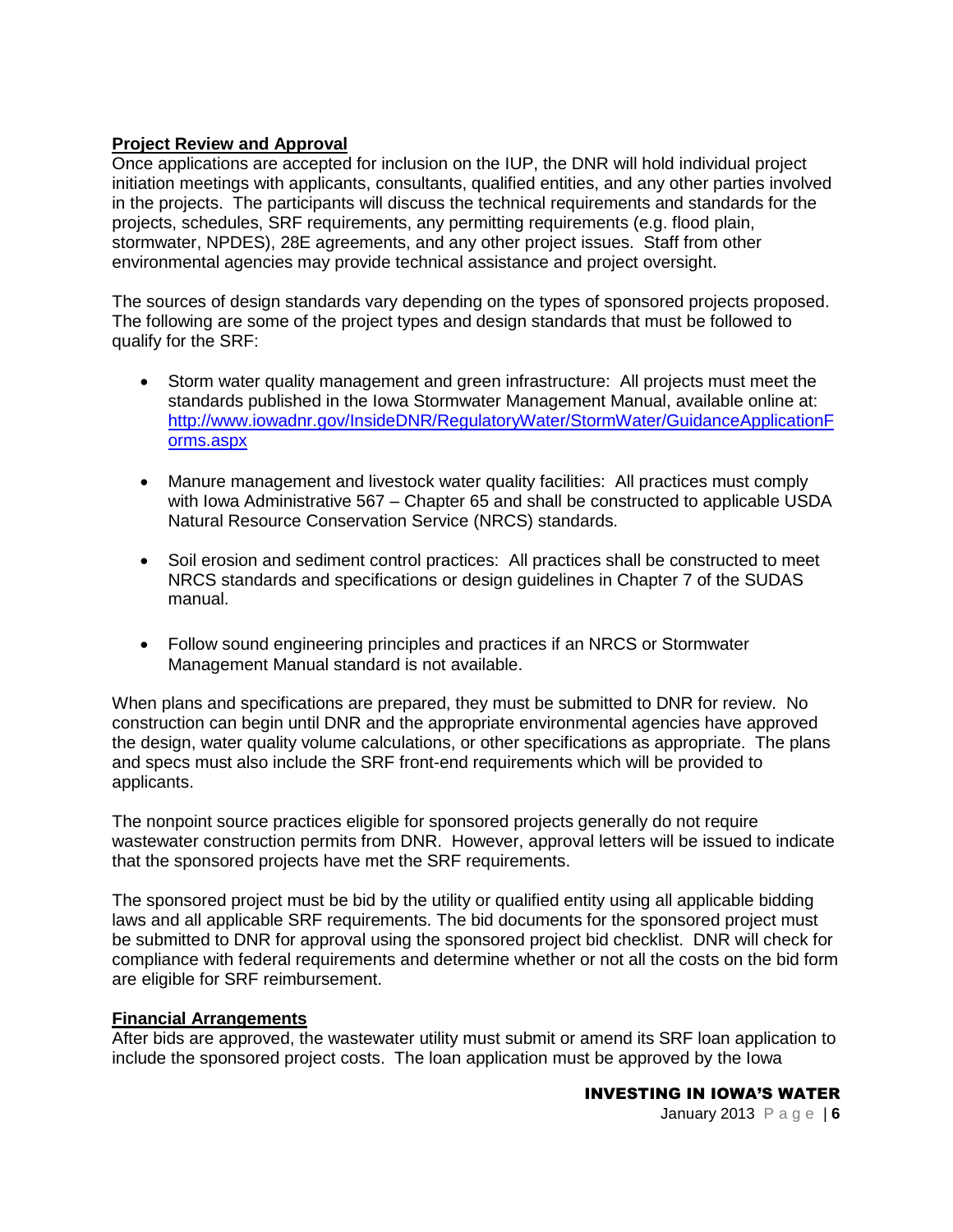Finance Authority (IFA). If an existing CWSRF infrastructure loan will be used (FY 2013 ONLY), IFA will work with the applicant on a loan amendment.

The utility must work with bond counsel to schedule a public hearing and pass a resolution authorizing the utility to enter into a loan amount not to exceed the total cost of the wastewater improvement project and the sponsored project.

All SRF loan proceeds are disbursed after the borrower incurs costs. The borrower submits a reimbursement request to IFA, including copies of invoices and other documentation. Since disbursements are made weekly, the borrower typically does not need to pay invoices before receiving loan proceeds. The utility must approve all sponsored project costs before submitting them to IFA for reimbursement. IFA checks all reimbursement requests against the original approved bid form to make sure all costs are eligible.

#### **Project Inspection and Certification**

When construction is substantially complete, utility's engineering consultant will certify that the installation was properly done. DNR, IDALS, the Soil and Water Conservation District, or other appropriate environmental agency will conduct a final inspection.

#### **Project Maintenance**

Utilities and qualified entities must maintain the sponsored project practices for the life of the practice or term of the loan agreement, whichever is greater.

#### **Points Scoring**

The existing project priority ranking system in Iowa Administrative Code 567 – 91.8 will be used to score the sponsored project applications. The priority score of the wastewater infrastructure project will not be considered in the evaluation of the sponsored project.

The rating criteria consider the use classification of the receiving waters, water quality of the receiving waters, groundwater protection, project type, project purpose, and a tiebreaker. Priority ranking for the projects shall be based on the total points awarded for all the categories; the greater the total number of points, the higher the ranking. The tiebreaker category will be used when necessary.

#### *a. Use classification of receiving waters.*

This category addresses the receiving water that is impacted or potentially impacted by the existing situation and that would be improved or protected by the proposed project. Points shall be awarded and shall be cumulative for all designated use classifications of the receiving stream. Points for sludge stabilization, sewers and lift station projects normally will be based on the assigned use of the waters that receive or could receive the effluent discharge.

| Use and Classification       | Points |
|------------------------------|--------|
| Outstanding lowa waters      | 45     |
| High quality waters          | 40     |
| High quality resource waters | 20     |
| Class A1 waters              | 50     |
| Class A2 waters              | 45     |
| Class A3 waters              | 45     |

#### INVESTING IN IOWA'S WATER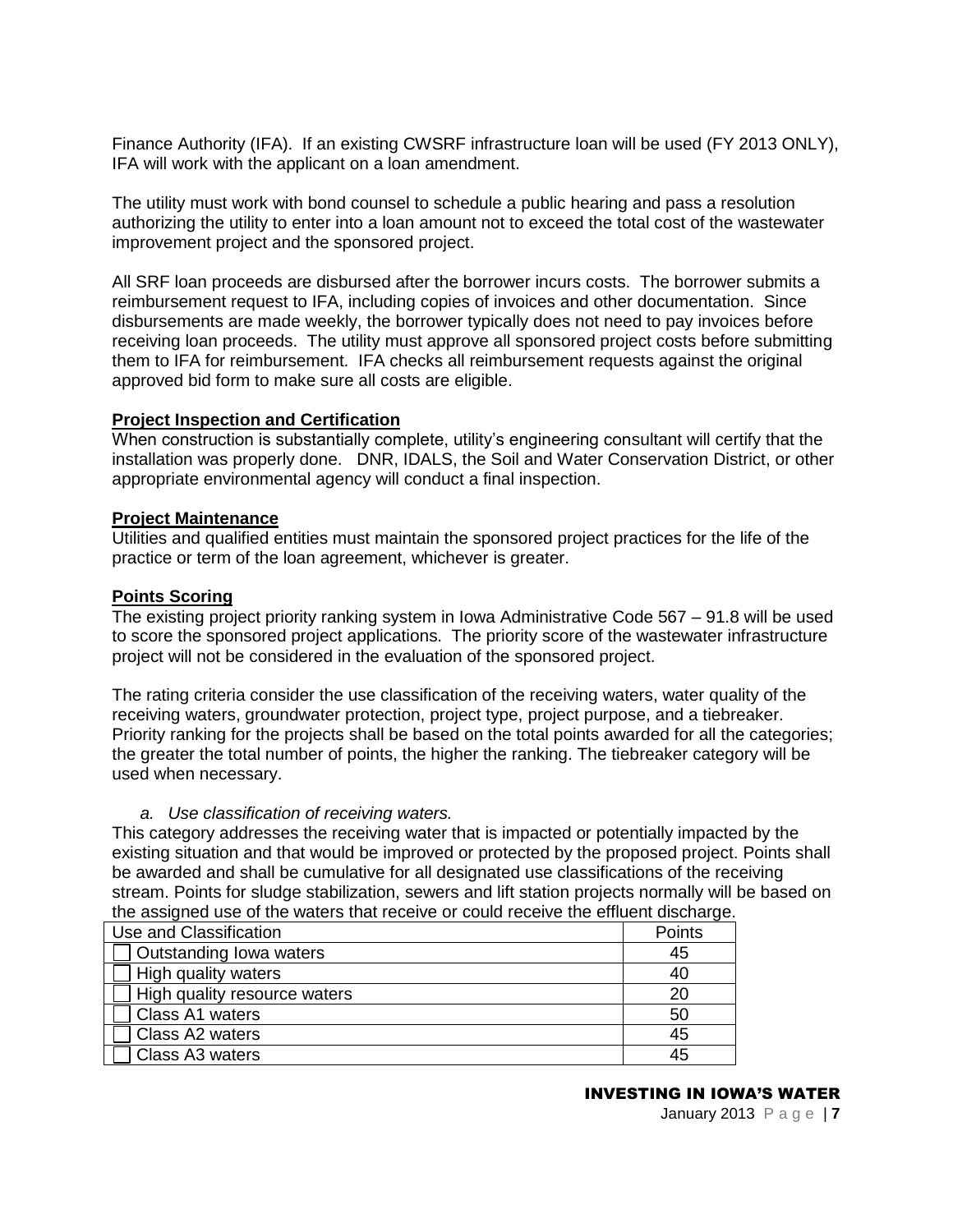| <b>Class C waters</b>       | 40 |
|-----------------------------|----|
| Class B (CW1) waters        | 50 |
| $\Box$ Class B (CW2) waters | 30 |
| Class B (WW1) & HH waters   | 30 |
| Class B (WW2) waters        | 25 |
| Class B (WW3) waters        | 20 |
| Class B (LW) waters         | 35 |
|                             |    |

TOTAL POINTS (may include multiple categories)

#### *b. Water quality of receiving waters.*

This category addresses the quality of water in the receiving stream and whether or not the water has been designated as impaired for some uses. Bodies of water that are impaired by pollutants are identified as the Section 303(d) list of waters in the integrated report of impaired waters status. The Section 303(d) list of waters also identifies probable pollutant source categories for these impairments. Projects that primarily impact these waters are awarded points if the water body that receives or could receive the wastewater discharge is included on the Section 303(d) list and the probable pollutant source is a point source. Waters are also identified in the Section 305(b) report on their use attainment status. Projects that primarily impact these waters are awarded points depending on the use impairment identified for the water body that receives or could receive the wastewater discharge. If no use impairment is identified indicating the water was not assessed, the partially supporting status points will be awarded. Points will be awarded for both A and B of the table below and then totaled for this category.

| Indication of water quality                    | Points |
|------------------------------------------------|--------|
| A Integrated Report of impaired waters status  |        |
| 4a, 4b, 4c, 4d, or 5a                          | 15     |
| 5b                                             | 10     |
| 5p                                             | 5      |
| B Section 305(b) status                        |        |
| Aquatics or fish consumption or drinking water |        |
| Fully supporting                               | 5      |
| Partially supporting                           | 10     |
| Not supporting                                 | 15     |
| Not assessed                                   | 7      |
| Recreation                                     |        |
| Fully supporting                               | 5      |
| Partially supporting                           | 10     |
| Not supporting                                 | 15     |
| Not assessed                                   | 7      |
| TOTAL OF A + B                                 |        |

INVESTING IN IOWA'S WATER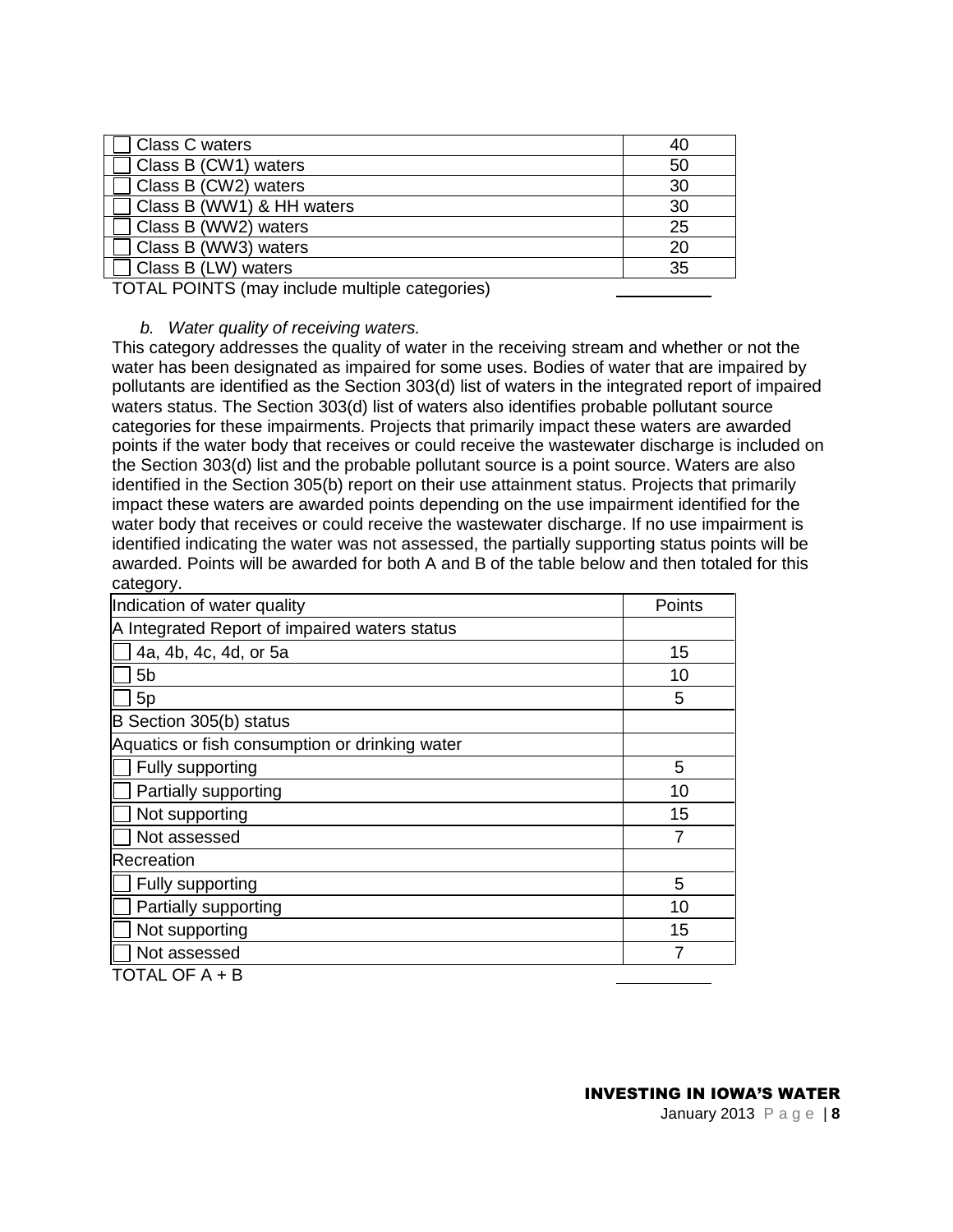#### *c. Protection of groundwater resources.*

This category considers the use of the aquifer affected by the project.

| Groundwater Category                                      | <b>Points</b> |
|-----------------------------------------------------------|---------------|
| $\Box$ Wellhead protection area for public water supply   | 40            |
| Unconfined aquifer that serves as a drinking water source | 20            |
| $\Box$ Other groundwater protection                       |               |
| DOILITO (ONE ONLY IF L. NOT ADDI IOADI F)                 |               |

POINTS (ONE ONLY IF b. NOT APPLICABLE)

#### *d. Project type.*

In this category, points are provided based on the type of project and the relative level of the impact on public health and the environment. Points will be awarded only for the primary project type.

| Project Type                                                        | Points |
|---------------------------------------------------------------------|--------|
| Category I. Secondary wastewater treatment                          | 40     |
| Category II. Advanced wastewater treatment                          | 50     |
| Category III-A. Infiltration/inflow correction                      | 30     |
| Category III-B. Sewer replacement/rehabilitation                    | 30     |
| Category IV-A. New collector sewers and appurtenances               | 10     |
| Category IV-B. New interceptor sewers and appurtenances             | 20     |
| Category V. Combined sewer overflow correction                      | 40     |
| □ Category VI. Storm water conveyance treatment systems and         |        |
| green infrastructure                                                | 30     |
| Category VII-A. Agriculture (cropland)                              | 30     |
| Category VII-B. Agriculture (animals)                               | 50     |
| Category VII-C. Silviculture                                        | 10     |
| Category VII-E. Groundwater protection (unknown sources)            | 20     |
| Category VII-F. Marinas                                             | 10     |
| Category VII-G. Resource extraction                                 | 10     |
| Category VII-H. Brownfields                                         | 30     |
| Category VII-I. Storage tanks                                       | 20     |
| Category VII-J. Landfills                                           | 30     |
| Category VII-K. Hydromodification                                   | 40     |
| Category X. Recycled water distribution                             | 10     |
| Category XII. Decentralized sewage treatment                        | 40     |
| Refinance of existing projects that meet CWSRF eligibility criteria | 5      |

POINTS (ONE ONLY)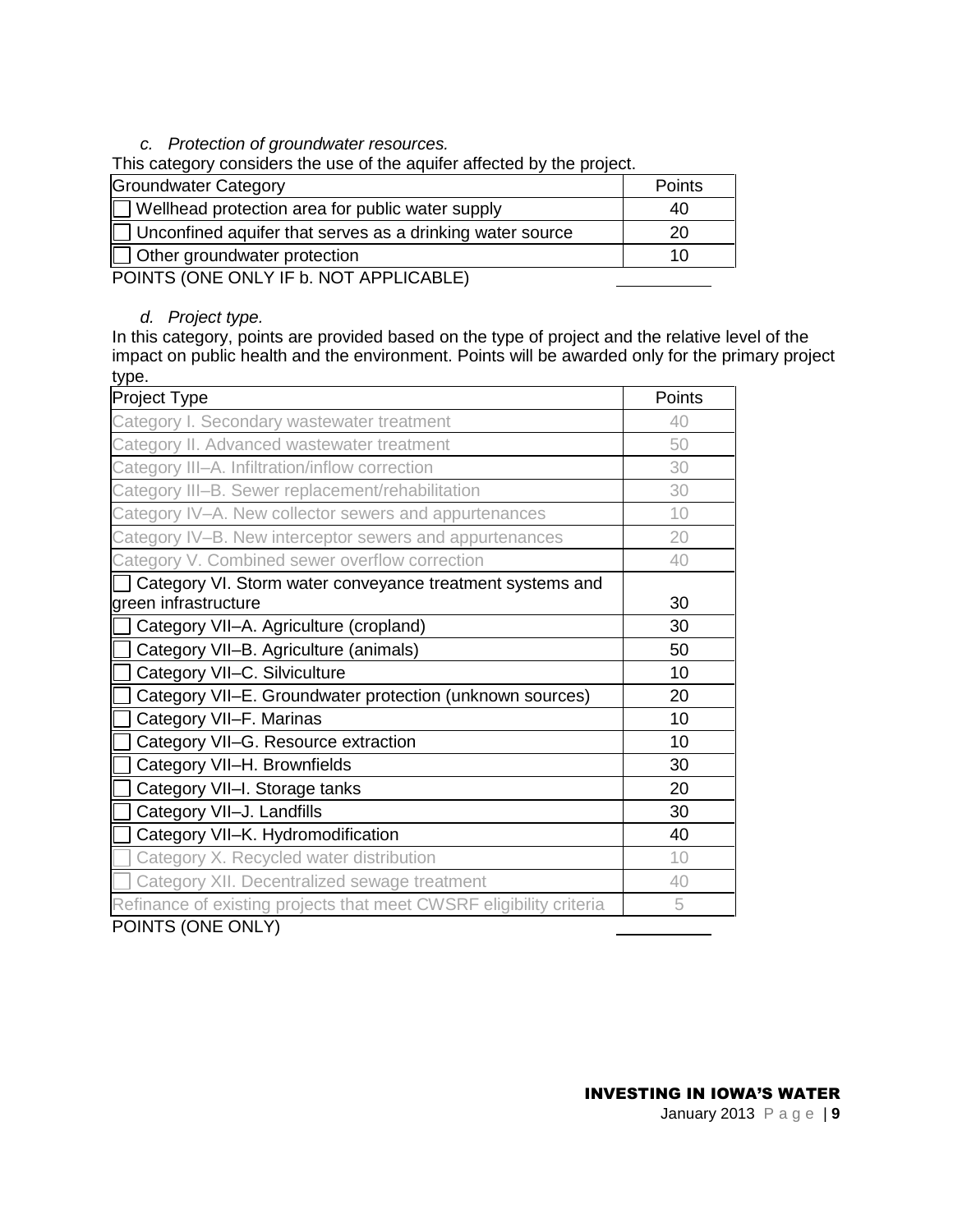# *e. Project purpose.*

In this category, points are awarded based on the purpose and expected outcome of the project. Points will be awarded only for the primary purpose.

| <b>Project Purpose</b>                                                                                                                                                                                                                                   | Points |
|----------------------------------------------------------------------------------------------------------------------------------------------------------------------------------------------------------------------------------------------------------|--------|
| Allows facility to meet new water quality standards                                                                                                                                                                                                      | 50     |
| $\Box$ Protects or restores the physical, chemical, and biological<br>integrity of water resources at a specific site                                                                                                                                    | 50     |
| $\Box$ Reduces the loading of a parameter that has been identified as<br>an impairment to the receiving water or watershed as identified<br>through the total maximum daily load (TMDL) process                                                          | 40     |
| Provides regional consolidation in wastewater treatment or system<br>management                                                                                                                                                                          | 30     |
| Brings facility into compliance with a National Pollution Discharge<br>Elimination System (NPDES) permit or other administrative or<br>judicial enforcement action as may be required by the department<br>or U.S. Environmental Protection Agency (EPA) | 25     |
| $\Box$ Eliminates or remediates a source of groundwater pollution                                                                                                                                                                                        | 20     |
| Meets existing or reasonable future needs of the community in<br>order to maintain compliance with an NPDES permit                                                                                                                                       | 15     |
| Provides operational reliability improvements, apart from projects<br>which address compliance and enforcement                                                                                                                                           | 10     |

# POINTS (ONE ONLY)

# *f. Total points.*

| Total points are calculated using the following formula: |
|----------------------------------------------------------|
|                                                          |
|                                                          |
|                                                          |
|                                                          |
|                                                          |
|                                                          |

# *g. Tiebreaker.*

Two or more projects may receive the same total points on the fundable list. If sufficient state revolving loan funds are not available to fund the projects, ties will be broken by determining which project has the highest score in each category in the following order:

- Use Classification of Receiving Streams **Highest** Highest
- Water Quality of Receiving Streams (a+b)
- Groundwater Protection
- Project Type

# For More Information

Contact Patti Cale-Finnegan, DNR State Revolving Fund Coordinator, 515-725-0498 or patti.cale-finnegan@dnr.iowa.gov.

#### INVESTING IN IOWA'S WATER

January 2013 P a g e | **10**

↕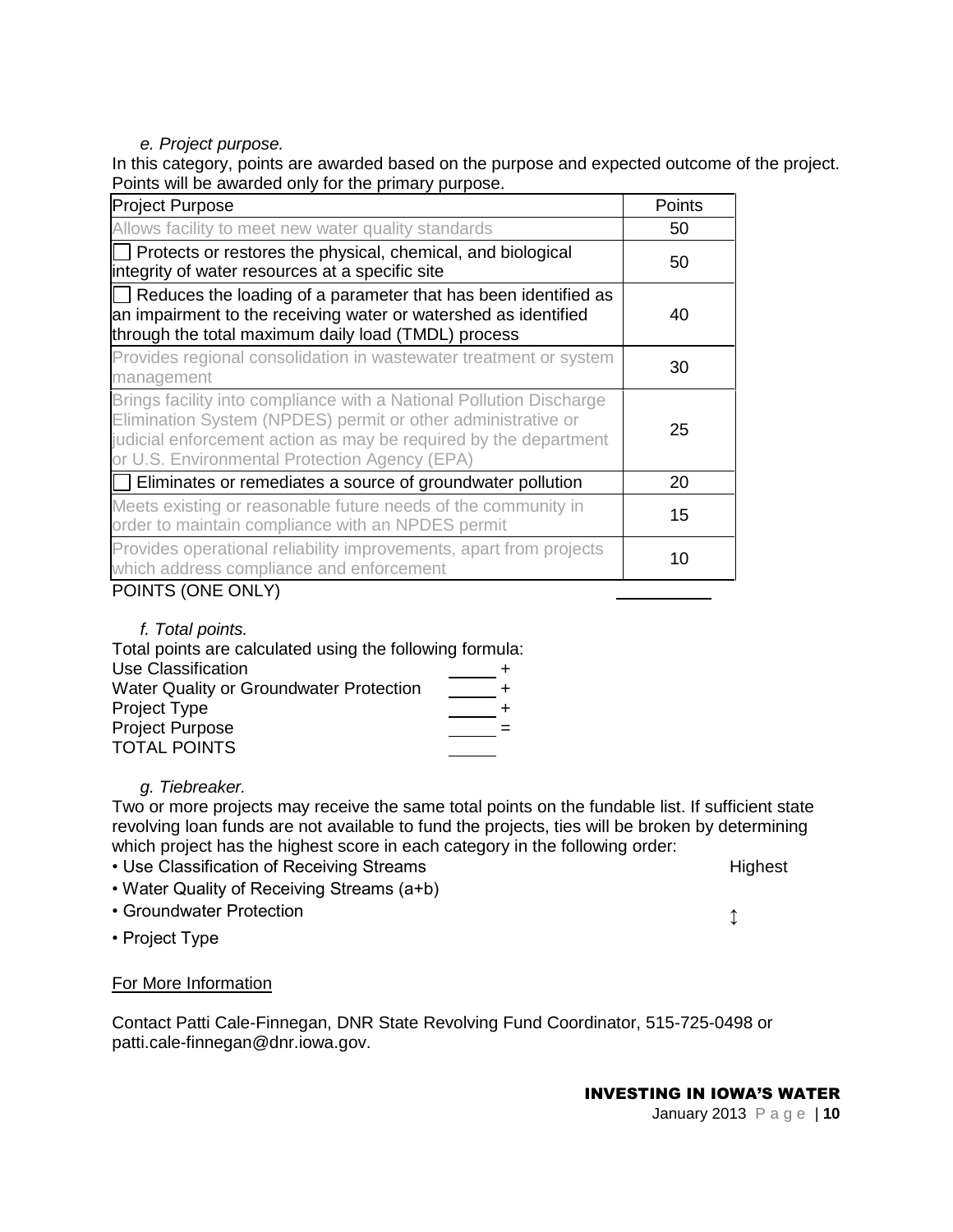# **Clean Water SRF** WATER RESOURCE RESTORATION **Sponsored Project Application**

# **Application Instructions:**

- Please print or type the information on the form.
- Sign the application.
- Attach supporting documentation.
- Submit the original to the following address: State Revolving Fund Iowa Department of Natural Resources 401 SW 7<sup>th</sup> Street, Suite M Des Moines, IA 50309
- Scan and submit the entire application, with attachments, in PDF form to [patti.cale](mailto:patti.cale-finnegan@dnr.iowa.gov)[finnegan@dnr.iowa.gov](mailto:patti.cale-finnegan@dnr.iowa.gov)

# **Application Deadline: Friday, July 19, 2013; 4:00 p.m.**

### **Section 1: Applicant Information**

(This information relates to the wastewater utility that is or will be the Clean Water SRF borrower.)

| <b>Applicant Name:</b>            |  |
|-----------------------------------|--|
| <b>Mailing Address:</b>           |  |
| City, State, Zip + 4              |  |
| <b>Authorized Representative:</b> |  |
| Signature:                        |  |
| Title:                            |  |
| <b>Telephone Number:</b>          |  |
| E-mail:                           |  |

### **Section 2: SRF Loan Status**

Has the applicant executed a Clean Water SRF loan for wastewater/sewer infrastructure?

|               | Yes   SRF Number: CS1920                                                                                                                     |
|---------------|----------------------------------------------------------------------------------------------------------------------------------------------|
| No<br>(choose | The project is on the CWSRF Intended Use Plan, SRF Number CS1920                                                                             |
| one)          | We are submitting this sponsored project application in conjunction with our<br>CWSRF Intended Use Plan application for DNR Project Number S |

#### INVESTING IN IOWA'S WATER

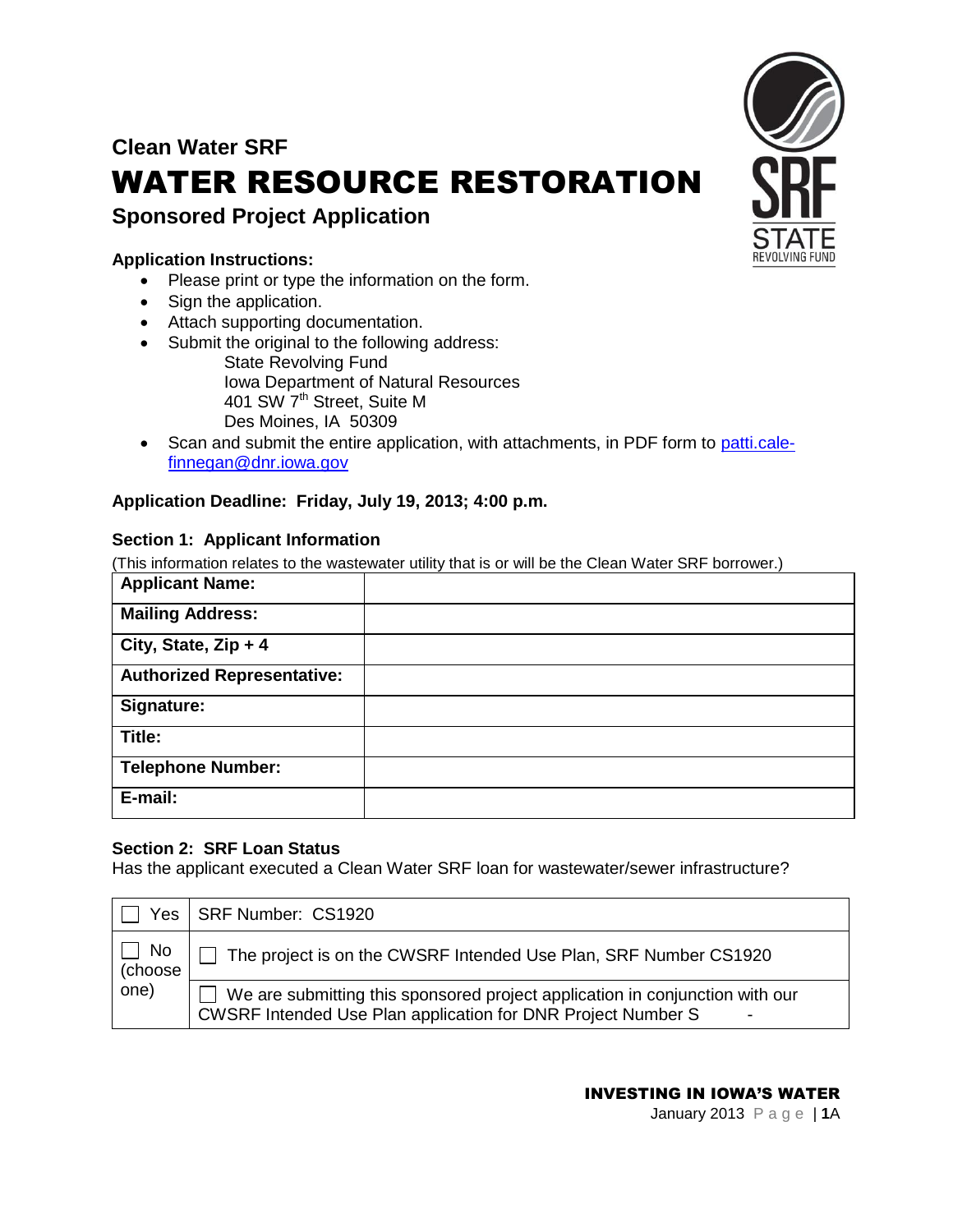### **Section 3: Brief Summary of Proposed Water Resource Restoration Sponsored Project**

| Describe the reasons or the needs for the proposed project (i.e. water quality problem or<br>issue). Do not exceed 100 words. |  |
|-------------------------------------------------------------------------------------------------------------------------------|--|
|                                                                                                                               |  |
|                                                                                                                               |  |
| Describe the scope of the proposed project (i.e., specific solution to the water quality problem).                            |  |
| Do not exceed 100 words.                                                                                                      |  |
|                                                                                                                               |  |
|                                                                                                                               |  |
|                                                                                                                               |  |

# **Section 3: Qualified Entity Information**

Is the applicant proposing to enter into an agreement with a qualified third party entity to implement the sponsored project?

| <b>No</b> |                         |  |
|-----------|-------------------------|--|
| Yes       | Organization:           |  |
|           | <b>Mailing Address:</b> |  |
|           | City, State, Zip + 4    |  |
|           | <b>Contact Person:</b>  |  |
|           | Title:                  |  |
|           | Phone Number:           |  |
|           | E-Mail:                 |  |

# INVESTING IN IOWA'S WATER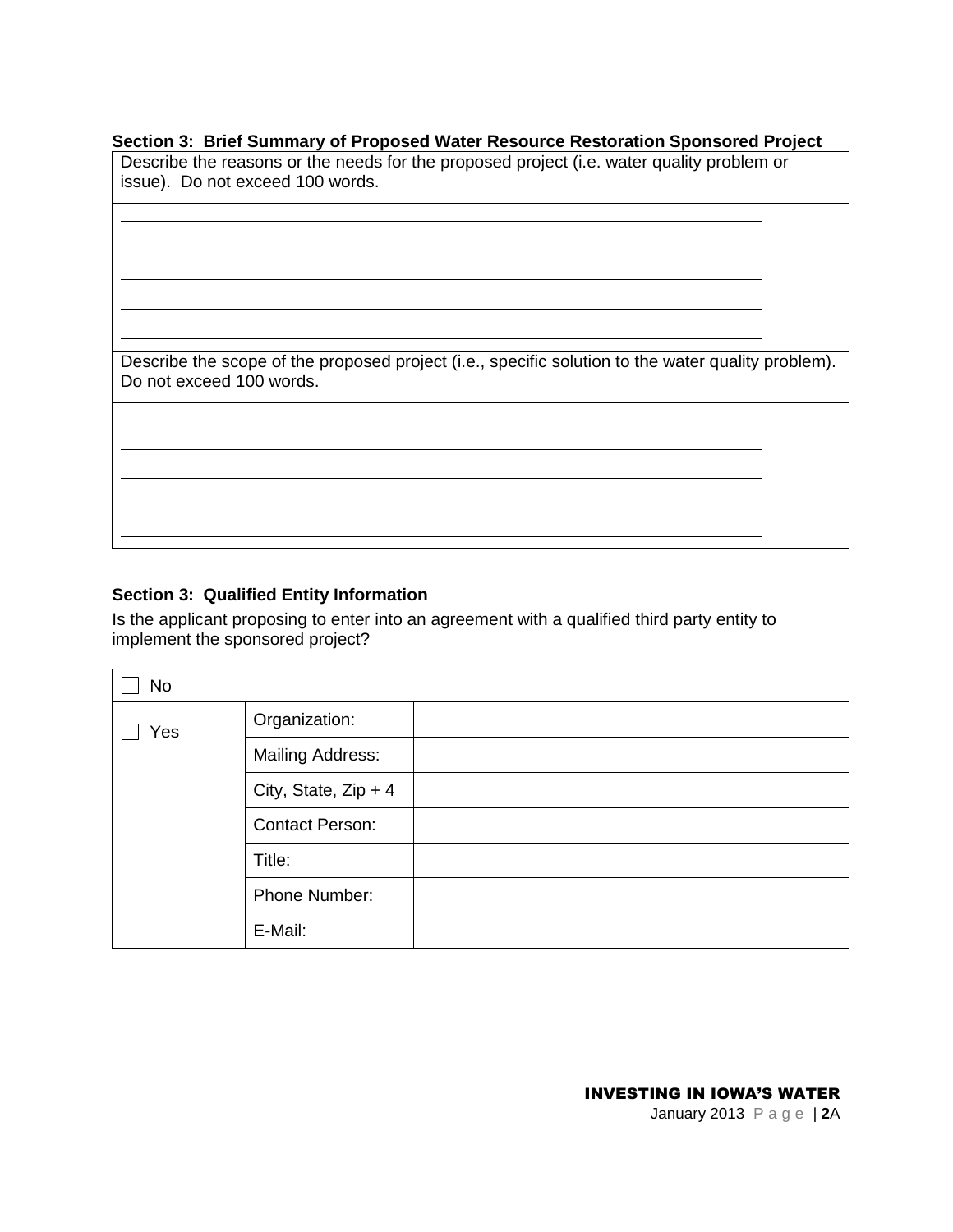# **Section 4: Sponsored Project Cost**

| <b>Cost Category</b>                  | <b>Total Estimated</b><br><b>Project Costs</b> | Costs to be<br><b>Covered from</b><br><b>Other Funds</b> | Costs to be<br><b>Allocated from</b><br>1% of SRF Loan<br><b>Interest</b> |
|---------------------------------------|------------------------------------------------|----------------------------------------------------------|---------------------------------------------------------------------------|
| <b>Land and Easements</b>             |                                                |                                                          |                                                                           |
| <b>Relocation Expenses</b>            |                                                |                                                          |                                                                           |
| <b>Professional Planning Fees</b>     |                                                |                                                          |                                                                           |
| <b>Professional Design Fees</b>       |                                                |                                                          |                                                                           |
| <b>Professional Construction Fees</b> |                                                |                                                          |                                                                           |
| Construction                          |                                                |                                                          |                                                                           |
| Equipment                             |                                                |                                                          |                                                                           |
| <b>Interest During Construction</b>   |                                                |                                                          |                                                                           |
| Miscellaneous                         |                                                |                                                          |                                                                           |
| Contingencies                         |                                                |                                                          |                                                                           |
| TOTAL                                 |                                                | =                                                        |                                                                           |

### **Section 5: Attachments**

Attachments must be submitted with the application. Applications will not be considered complete unless all required attachments are included. Please complete the checklist below.

| <b>Required Attachment</b>                                                                                                                                        | <b>Attached</b> |
|-------------------------------------------------------------------------------------------------------------------------------------------------------------------|-----------------|
| Authorizing resolution passed by the wastewater utility's governing board for the<br>sponsored project application                                                |                 |
| Letters of support from project partners                                                                                                                          |                 |
| Letter from the wastewater utility's bond counsel indicating concurrence with the<br>sponsored project concept                                                    |                 |
| Project conceptual plans, including:                                                                                                                              |                 |
| Assessment of the impacted waterbody and its watershed with data that<br>supports the identification of the water quality problems to be addressed                |                 |
| Discussion of project goals and objectives<br>$\bullet$                                                                                                           |                 |
| Evaluation of alternatives considering the unique demographic,<br>$\bullet$<br>topographic, hydrologic, and institutional characteristics of the planning<br>area |                 |
| Description of practices to be implemented with the expected water                                                                                                |                 |

### INVESTING IN IOWA'S WATER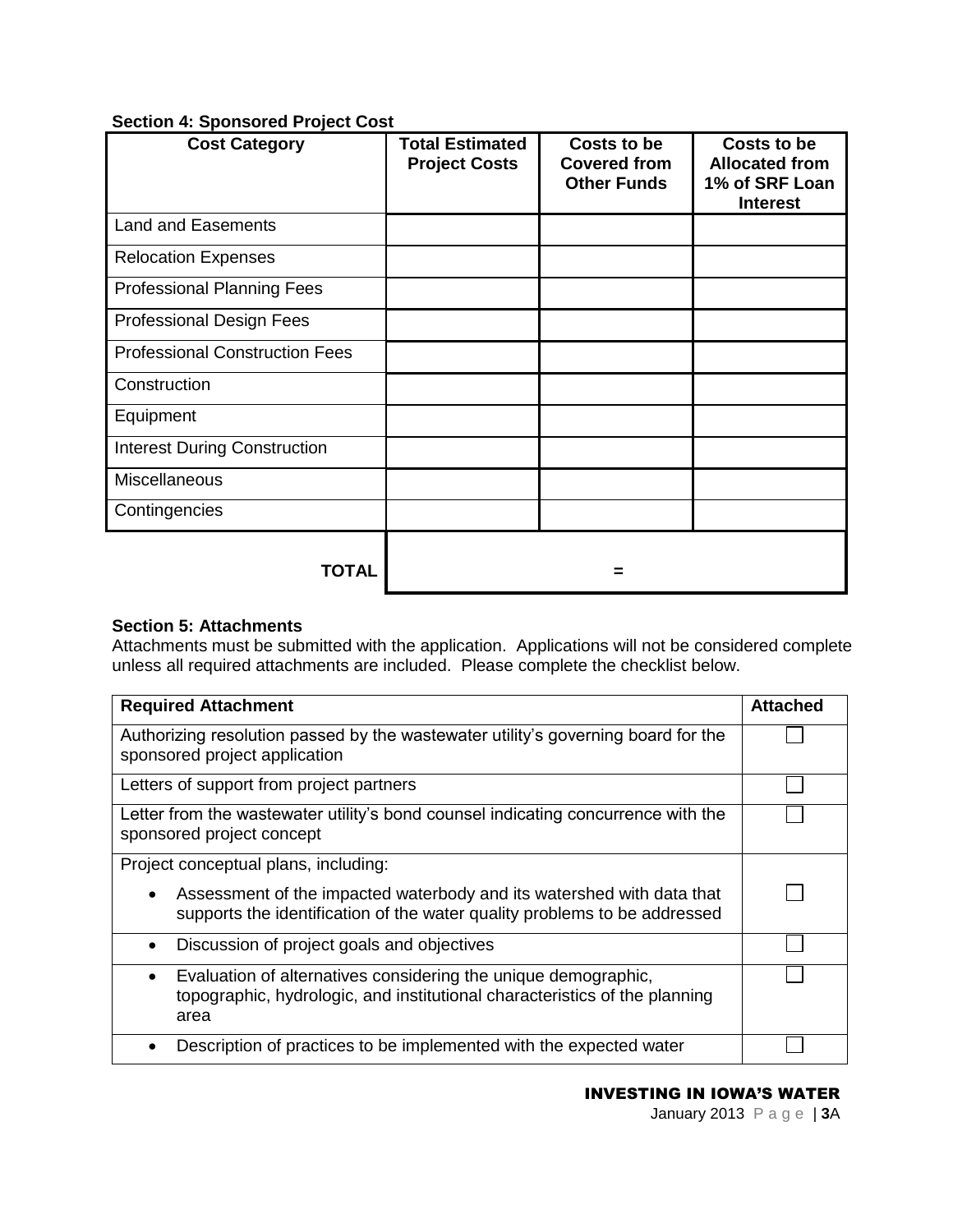| quality outcomes                                                                                                                      |  |
|---------------------------------------------------------------------------------------------------------------------------------------|--|
| Discussion of project locations, land ownership, and any plans for<br>acquiring properties or easements                               |  |
| Identification of any other organizations or resources to be involved in the<br>$\bullet$<br>project and their expected contributions |  |
| Proposed project schedule with major milestones<br>$\bullet$                                                                          |  |
| Proposed evaluation procedures and measures<br>$\bullet$                                                                              |  |
| If there is a third-party entity involved, the 28E agreement between the utility and<br>the qualified entity                          |  |

# **Section 6: Acquisition of Property – Required Form**

#### U.S. ENVIRONMENTAL PROTECTION AGENCY ASSURANCE WITH RESPECT TO REAL PROPERTY ACQUISITION OF TITLE III OF THE UNIFORM RELOCATION ASSISTANCE AND REAL PROPERTY ACQUISITION POLICIES ACT OF 1970 AS AMENDED

The (Applicant) hereby assures that it has authority under applicable State and local law to comply with Section 213 of the Uniform Relocation Assistance and Real Property Acquisition Policies Act of 1970, Public Law 91-646, 84 Stat. 1894 (42 U.S.C. 4601) as amended by the Surface Transportation and Uniform Relocation Assistance Act of 1987, Title IV of Public Law 100-17, 101 Stat. 246-256 (42 U.S.C. 4601 note) and 49 CFR 1.48(cc); and certifies, assures and agrees that, notwithstanding any other provision set forth in the application.

1. For projects resulting in the displacement of any person:

a. It will adequately inform the public of the relocation payments and services which will be available as set forth in Subparts A, C, D and E of 49 CFR 24.

b. It will provide fair and reasonable relocation payments to displaced persons as required by Subparts D and E of 49 CFR 24.

c. It will provide a relocation assistance program for displaced persons offering services described in Subpart C of 49 CFR 24.

d. Comparable replacement dwellings will be available pursuant to Subpart F of 49 CFR 24, or provided if necessary, a reasonable period in advance of the time any person is displaced.

e. In acquiring real property, it will provide at least 90 days written notice to each lawful occupant of real property acquired, stating the date such occupant is required to move from a dwelling or to move his business or farm operation.

# INVESTING IN IOWA'S WATER